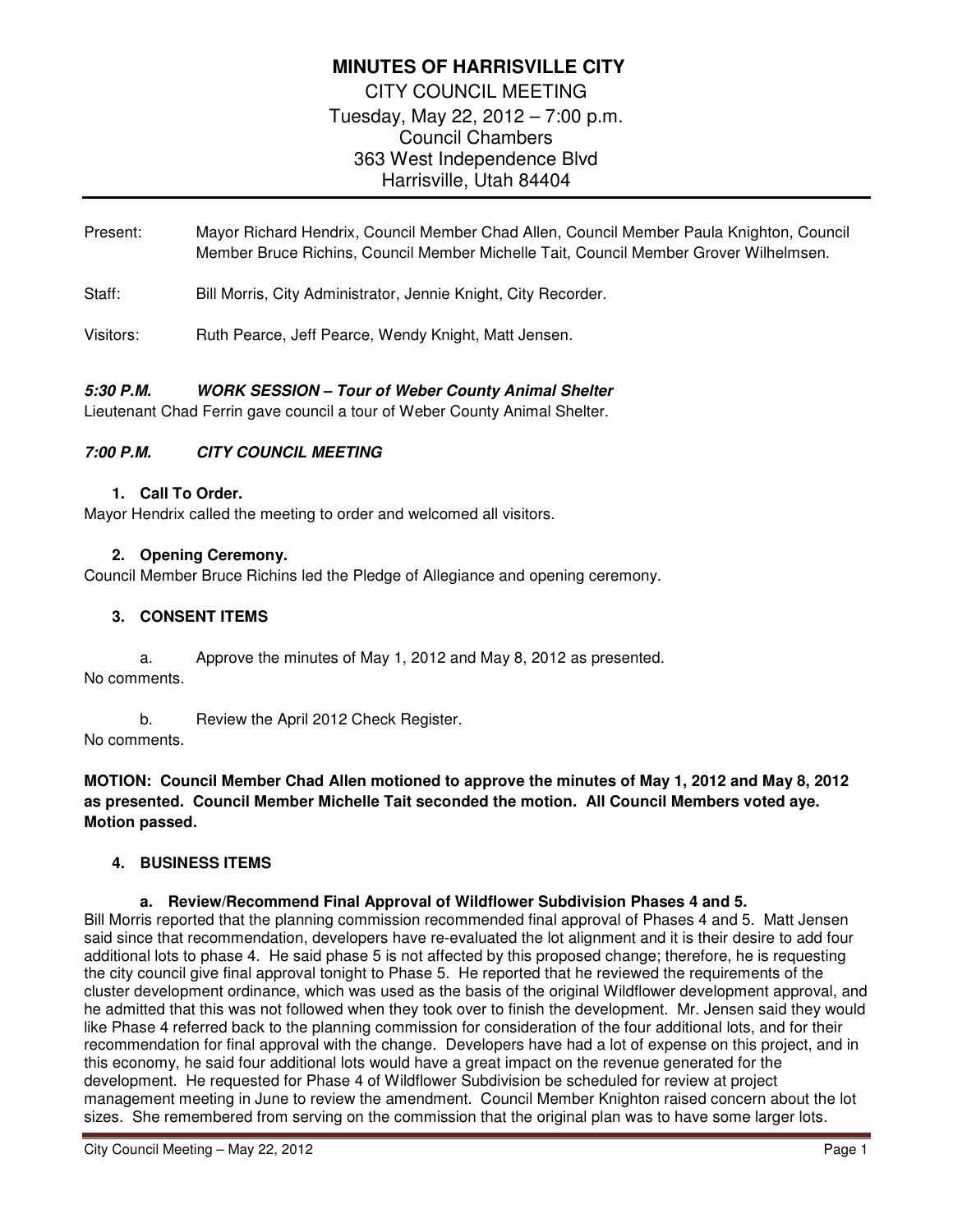Mayor Hendrix remembered the phases around the exterior were supposed to be larger under the cluster development concept with smaller lots on the interior. Matt Jensen said the lot size adjustment makes the lots more appealing to builders who are looking to purchase lots in this development. Two additional lots will be added to both sides of 225 West. Bill Morris explained the frontage width average of the total development must meet the 90 foot requirement. Some lots in Phase 5 of the development are configured at 88, but the average lot size will be 90 for the total development. In fact, the average for Phase 4 will end up being larger than average. Mayor Hendrix pointed out the larger lot sizes are on the east side of the development. Matt Jensen said the lot adjustments for four additional lots will not affect any of the engineering in the development. He again explained his request for final approval from council on Phase 5, and suggested they table Phase 4 until after review and recommendation from planning commission. Council Member Knighton asked if developers plan to construct Phase 5 prior to Phase 4. She recommended Council impose the stipulation with approval of Phase 5 to mandate completion of 2150 North before development can begin. Matt Jensen said there is no plan to start development on Phase 5 ahead of Phase 4. He reported they have a potential builder for a model home on lot 1 of Phase 4 on the corner of 2000 West. Also, there are still 4 or 5 lots available in the earlier phases of the Wildflower development. He said they may begin work on the storm drain system since they have approval to tie into the drain line that already exists across Orion Jr. High School so they can begin draining the property.

**MOTION: Council Member Knighton motioned to refer Wildflower phase 4 back to planning commission based on lot line alignments, and grant final approval on Wildflower phase 5 with the caveat that 2150 North street must be completed per construction standards before occupancy in phase 5, and all of the infrastructure be in place. Motion was seconded by Council Member Wilhelmsen. All council members voted aye. Motion passed.** 

# b. Arbor Day Proclamation

Bill Morris reported the city has once again been granted Tree City USA this year. He said the city will be combining Arbor Day with the splash pad opening ceremony on Saturday, May 26th. Council Member Knighton suggested adding notice of this proclamation to the city marquee.

#### **MOTION: Council Member Allen motioned to approve the Arbor Day Proclamation 2012-01. Council Member Richins seconded the motion. All council members voted aye. Motion passed.**

## **5. Public Comments.**

No public comments were offered.

### **6. Mayor/Council Follow-up.**

Mayor and council discussed the damaged splash pad piece. Mayor Hendrix indicated the broken part is scheduled to be repaired before the grand opening ceremony. He reported the city received a recent concern that the splash pad maintenance crew had left the splash pad on, and kids were found to have activated the water bollard. Public Works Director Gene Bingham responded to the concern, but the splash pad had automatically turned off as scheduled at 8:00 p.m. Mayor Hendrix will take charge at the red ribbon for the splash pad grand opening ceremony to be held on May  $26<sup>th</sup>$  at 10:00 a.m.

### **7. Adjourn.**

Mayor Hendrix moved to adjourn at 7:27 pm.

### **8. HERITAGE DAYS WORK SESSION**

a. Mayor Hendrix called the work session to order, and turned the time over to Council Member Allen for discussion. Council Member Allen presented all council members with "request for payment forms" completed by Pam Crosbie, City Finance Clerk. He said each council member will be responsible for what they spend to support the events they are assigned to according to the flow chart.

b. Council Member Allen asked for confirmation from council on the specifics for ordering two smaller banners with two separate logos for Heritage Days. He said he measured the 8 foot by 8 foot measurement and this would allow for banners to be hung in between the windows of the city office building without blocking windows. He said the city emblem will be made into a banner for the evening history program and the 50<sup>th</sup> Jubilee logo will be used for Harrisville's Got Talent program.

c. Mayor and council decided June 20, 2012 will be the deadline for the t-shirts and other items that need to be purchased. They decided to cut back on the amount of the order, and order better quality shirts for the volunteers. Mayor and Council discussed which volunteers will be eligible to receive shirts, and they decided to use the same provider for the entire t-shirt order. Council Member Allen said he will check into bids for the t